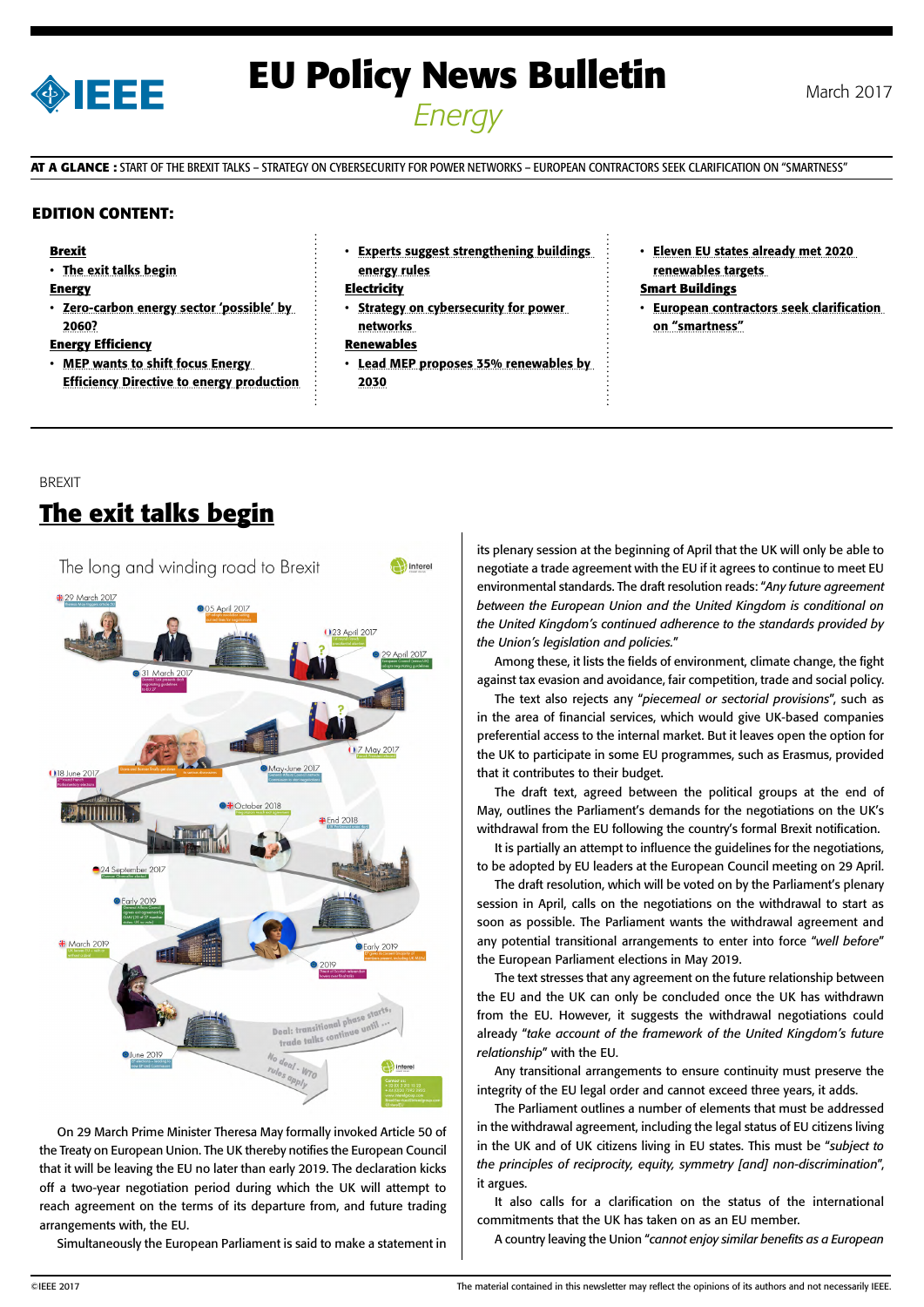<span id="page-1-0"></span>*Union Member State*"*,* the draft argues, announcing the Parliament's intention to reject "*any agreement that would contradict this*"*.* Finally, it stresses that the UK "*must honour all its legal, financial and budgetary obligations, including commitments under the current multiannual financial framework, falling due up to and after the date of its withdrawal*". **Sources: Interel + Ends Europe**

ENERGY

# **Zero-carbon energy sector 'possible' by 2060 ?**

The International Energy Agency and its renewables-focused counterpart IRENA published a [report](http://www.irena.org/DocumentDownloads/Publications/Perspectives_for_the_Energy_Transition_2017.pdf) in which they warned that global energy CO2 emissions should stay within 790-800 gigatonnes (Gt) between 2015 and 2100 for the world to stand a significant chance (66%) of keeping global warming below the 2°C goal, agreed in Paris in December 2015.



The research, commissioned by the German government, warned that this could prove a "*stark challenge*" given that the energy sector is already predicted to emit close to 1,260 Gt based on the national emission-curbing strategies set out under the Paris Agreement.

To stay within budget, the energy sector's CO2 emissions must peak before 2020 and then shrink to 9.5 Gt by 2050, according to the report. This represents a 70% fall from 32.1 Gt of CO2 emitted in 2016.

By 2060, emissions would need to drop to zero and remain there throughout the century, the IEA and IRENA added.

The agencies argued that these steep reductions would require an extra \$29 trillion in investments worldwide on top of the \$116 trillion already needed under current policies.

The fresh funds would need to be re-oriented towards renewables – to increase their share in energy supply from the current 15% to 65% by 2050 – and energy efficiency, they said. This alone could trigger 90% of the targeted emission cuts by 2050, with the remainder accomplished by deploying low-carbon technologies such as carbon capture and storage.

The renewable energy roll-out would also need to extend to transport, resulting in 1.7 billion electric cars on the road by 2050, the report said. Up to two billion buildings – either new-builds or renovated – should be energy-efficient by that year, while the production of liquid biofuels should jump tenfold, the document added. **Source: Ends Europe**

ENERGY EFFICIENCY

# **MEP wants to shift focus Energy Efficiency Directive to energy production**

According to the draftsman of the Parliament's report on the Energy Efficiency Directive, Adam Gierek (S&D/PL), the EU should turn its attention to energy savings from the energy sector for bigger gains: "*The purpose of the law should be to minimise the use of primary energy from fossil fuels.*"

The Polish MEP's views received support from his colleague Peter Kouroumbashev (S&D/BG) who said that losses from energy generation, transmission and distribution are "*much higher than on the consumption side*".

Gierek added that such primary energy savings will depend on

technological development. He argued that the change in focus "*does not exclude 40% savings or more if we find technologies for improving efficiency in fossil fuel power stations, for example*".

Many MEPs repeated calls to increase the EU's 2030 energy efficiency target to 40% during the debate, which was the first in the committee drafting the Parliament's position on the European Commission's proposal to revise the EED. The Commission proposed a 30% target last November.

However, the EPP group's spokesperson on the file, Markus Pieper, argued that binding targets "*are simply a way of looking into the crystal ball*" without any knowledge of future crises or innovative technologies that may be developed.

"*I'm in favour of 30%, but it should be seen as an indicative target and adapted every few years,*" he said.

Pieper also called for a sunset clause on the obligation for countries to achieve annual 1.5% savings in energy used by final consumers. He argued that continuing the energy efficiency obligation indefinitely would eventually lead to zero consumption, adding that more flexibility is also needed in achieving the target.

However, MEP Claude Turmes (V/LU) contested the claims, arguing that a 2030 sunset clause would destroy investment certainty. "*The worst you can do for an investor is to say that the market will be terminated,*" he said.

The committee will discuss a draft position, to be drafted by Gierek, at its meeting on 21-22 June. A vote is scheduled for October. **Source: Ends Europe + Dods Monitoring**

## **Experts suggest strengthening buildings energy rules**

In a [study](http://www.ecofys.com/files/files/ecofys-2017-optimising-the-energy-use-of-tbs-final-report.pdf) published by Ecofys this month, the Brussels-based consultancy finds that simple improvements in buildings could reduce EU greenhouse gas emissions by 61 million tonnes a year by 2030.

The think tank's associate director Andreas Hermelink said the improvements would include fitting individual thermostats to radiators, insulating pipes, and employing hydraulic balancing to optimise the flow of hot water in heating systems

As European lawmakers are currently discussing the EPBD, Ecofys believes such measures should be codified in law: "*Thermostatic radiator valves could belong to a series of measures that could be made mandatory,*" Hermelink said.



Ecofys also modelled a "*high performance scenario*" - involving additional measures such as deploying automated control and digital monitoring technology - which it concluded would bring a further 65 Mt reduction in annual emissions.

With a drop of 30 Mt expected even without further action, this would cut annual emissions from the sector to 156 Mt below the current level by 2030, the study suggests.

Commercial and residential buildings consume some 40% of energy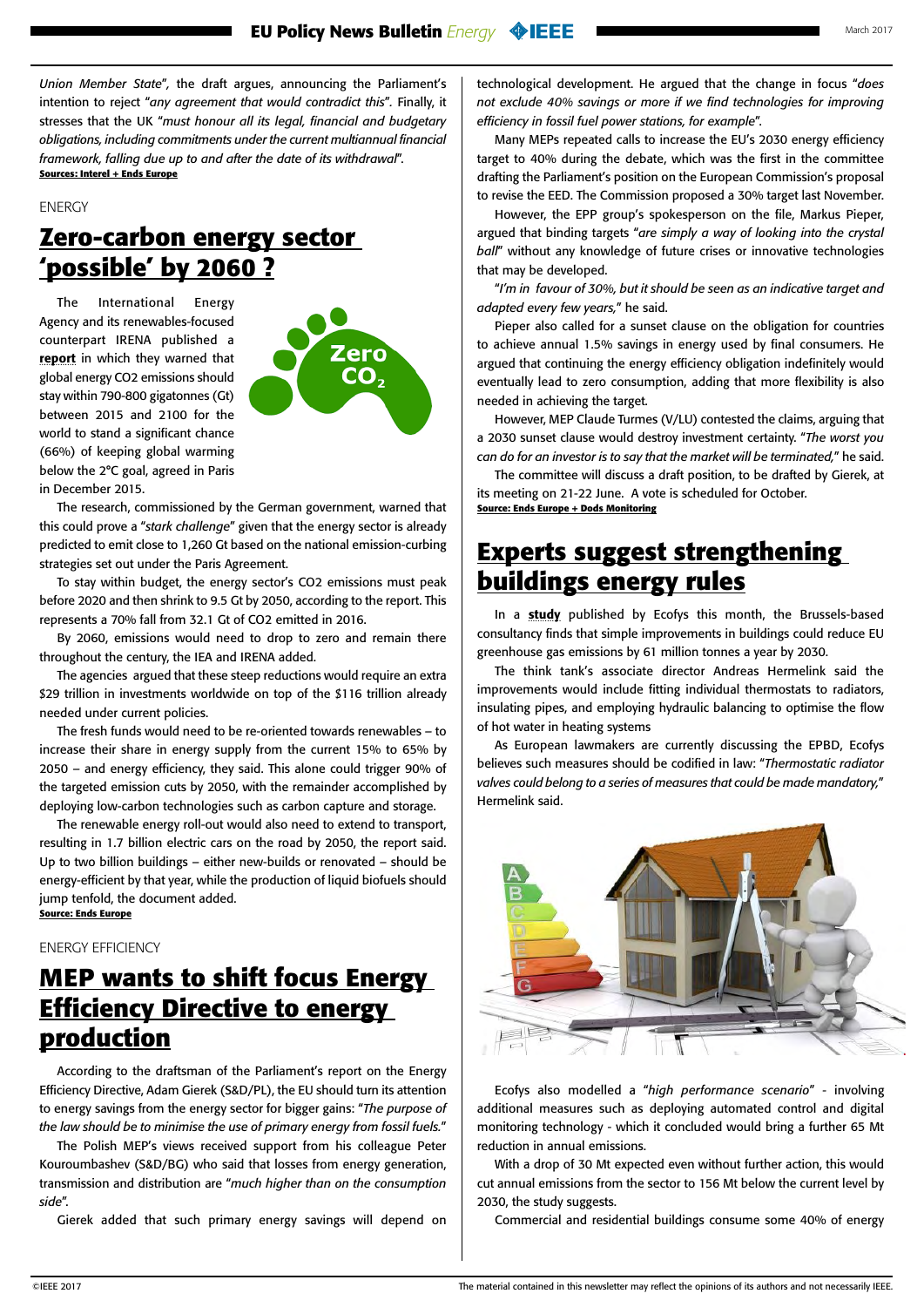<span id="page-2-0"></span>in the EU, and are responsible for 36% of greenhouse gas emissions, according to the EU executive.

On average, the energy consumption of buildings could be cut by 30% by 2030, based on an annual retrofitting rate of 3.6% of the technical infrastructure for heating, cooling, ventilation, hot water and lighting, the study suggested.

Ecofys recommends that obligatory "*very short payback, no regret options*" such as thermostats should also be subject to implementation deadlines.

However, André Borouchaki, chief technical officer at the Danish engineering firm Danfoss, which sponsored the study, cautioned against legislating for mandatory targets: "*As soon as you set a target for something, Member States start saying 'oh no, it's impossible. We believe that if Member States are pushed [in the right direction] they will adopt targets at the national level, and we already have the example of Germany.*"

In any event, the EU will have to solve the problem of the lax application of the existing EPBD in many EU Member States, which could be mitigated by including better technical guidance. **Source: Ends Europe + Ecofys**

### **ELECTRICITY**

# **Strategy on cybersecurity for power networks**

The Commission's DG Energy is preparing a strategy on cyber security for the whole energy sector to reinforce and to complement the implementation of Directive on security of Network and Information Systems (NIS). This Directive was adopted by Parliament and Council in 2016 and is now in its implementation phase by Member States.

In order to assist the Commission in overviewing the implementation process, DG Energy launched the Energy Expert Cyber Security Platform (EECSP), which started work in December 2015.

The platform has been given the task by DG Energy to analyse whether the energy sector is sufficiently covered by existing legislation or if there is a need for more action to achieve an effective cyber security.

In a report published by the EECSP, the group advises to, at a first instance, identify operators of essential services for the energy sector at EU level. This shall be supplemented by a structured risk analysis and risk



treatment plan specific for the highly interdependent European energy sector. Finally, it may be completed by the establishment of two parallel frameworks: one that aims to establish acceptable and efficient governance, at the heart of which is regional cooperation on cyber security topics and the other, to allow the controlled and secure disclosure of vulnerabilities and incidents affecting the energy sector in its crucial role which helps to meet the need for effective communication. **Source: European Commission**

### RENEWABLES

### **Lead MEP proposes 35% renewables by 2030**

Now that the European Parliament is having its first discussions on the proposed Renewable Energy Directive (RED II), the MEP tasked with drafting the European Parliament's position on the file, José Blanco Lopéz (S&D/E), said this month that he would propose a 2030 target of 35%.

This is considerably higher than the 27% proposed by the European Commission in November 2016. Moreover, the Spanish lawmaker also called for binding national sub-targets tailored to each member state.

RED II's predecessor Directive included national targets to support an EU-wide goal of 20% by 2020. But in its proposals for 2030 the Commission proposed only an EU target, raising questions over whether implementation could be ensured.

Speaking at an energy policy summit in Brussels, Blanco Lopéz said that legal certainty and a "*crystal clear perspective*" *would be needed to encourage further investment in renewables as subsidies are phased out.*  "*The objective set for 2020 worked well...why should we amend something that worked well,*" he commented.The socialist lawmaker's statement represents a hardening of his previous position, which was that he would not accept a target of less than 30%.

The principle of a binding 27% renewables target for 2030 was agreed by EU government leaders at a summit in October 2014. If Blanco Lopéz's new proposal is approved by the European Parliament it will set the assembly on course for a clash with the EU Council in forthcoming negotiations. **Source: Ends Europe**

### **Eleven EU states already met 2020 renewables targets**

Under the current Renewable Energy Directive of having a share of 20% renewable energy sources by 2020, some Member States perform better than others in their way to achieving the 20% target. The EU sourced 16.7% of its final energy consumption from renewables in 2015, with 11 Member States already exceeding their 2020 targets.

The official Eurostat data show a slightly higher share of renewables than early estimates by the European Environment Agency in December, which put the EU's overall share at 16.4% in 2015. They confirm a small increase from 16.1% in 2014, which goes some way to closing the gap to the EU's 20% target for 2020.

Sweden had by far the largest share of renewables with 53.9%, followed by Finland, Latvia, Austria and Denmark, which each had a share below 40%.